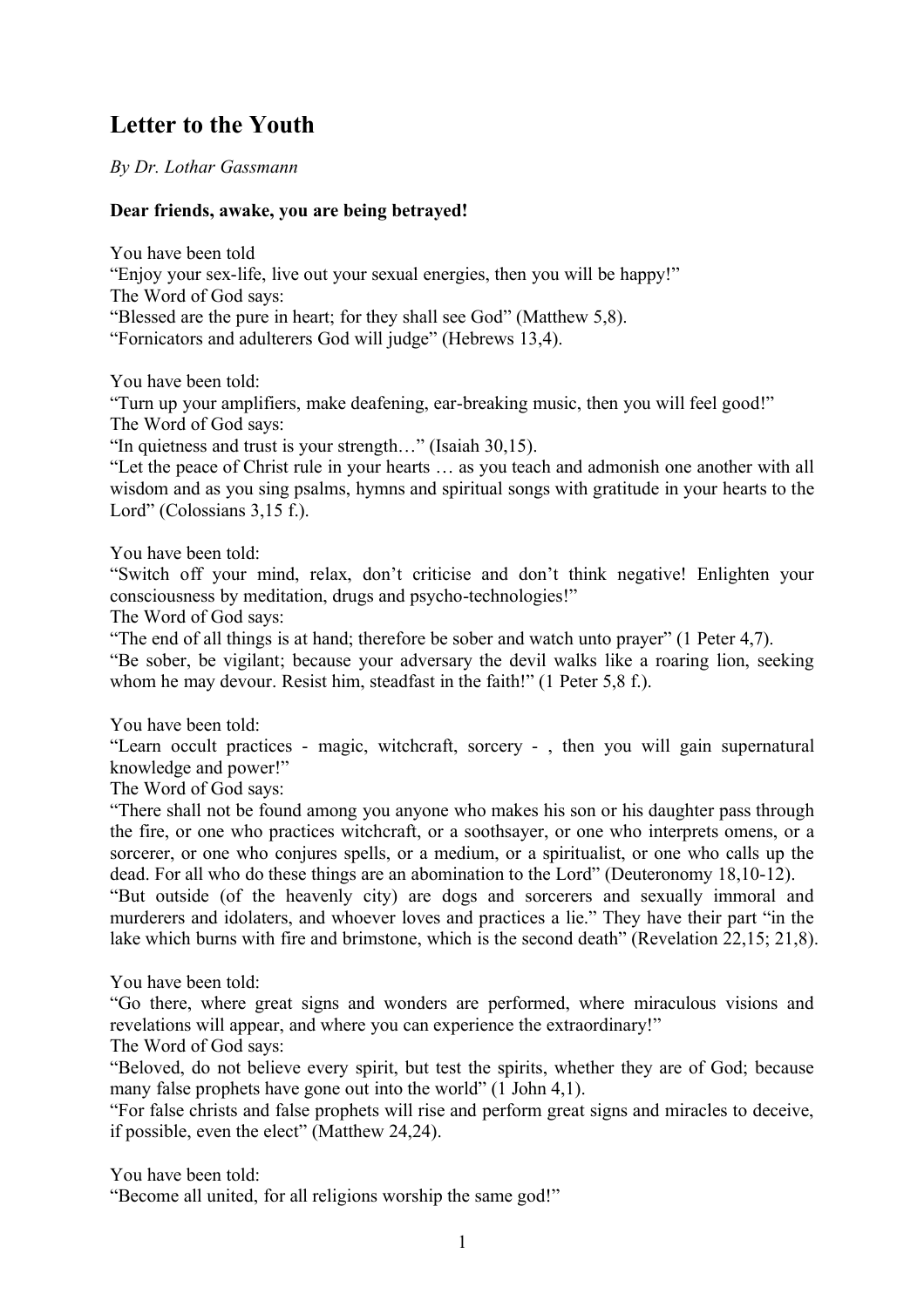God speaks:

"I am the Lord your God … You shall have no other gods before Me!" (Exodus 20,2 f.). Jesus Christ, Gods only Son, speaks:

"I am the way, the truth and the life. No one comes to the Father except through Me" (John 14,6).

You have been told:

"Everybody is a child of God, for in every human being lives the Holy Spirit."

The Word of God says:

"But as many have received Him (Jesus Christ), to them He gave the right to become children of God, to those who believe in His name, who were born … of God" (John 1,12 f.).

"And having been perfected, He (Christ) became the author of eternal salvation to all who obey Him" (Hebrew 5,9).

You have been told:

"Do not call anything ´sin`, but only ´mistakes`, ´accidents`, ´slipping` and ´misfortunes`! Good and evil are the same."

The Word of God says:

"Sin is a disgrace to any people" (Proverbs 14,34).

"Woe to those who call evil good, and good evil, who put darkness for light, and light for darkness; who put bitter for sweet, and sweet for bitter!" (Isaiah 5,20).

You have been told:

"Concentrate your mind on your inner self-being, for in yourself you find the truth, if you meditate long enough!"

The Word of God says:

"Out of the heart proceed evil thoughts, murders, adulteries, fornications, thefts, false witness, and blasphemies. These are the things which make a man 'unclean'" (Matthew 15,19). "I know that in me (that is, in my flesh) nothing good dwells" (Romans 7,18).

You have been told:

"Tolerate everybody's faith, culture and way of life; may each one be happy with his / her own lifestyle!"

The Word of God says:

"Do you not know that the unrighteous will not inherit the kingdom of God? Do not be deceived! Neither fornicators, nor idolaters, nor adulterers, nor homosexuals, nor sodomites, nor thieves, nor covetous, nor drunkards, nor revilers, nor swindlers will inherit the kingdom of God. And such were some of you. But you were washed, but you were sanctified, but you were justified in the name of the Lord Jesus and by the Spirit of our God" (1 Corinthians 6,9- 11).

## **Therefore:**

Resist the influence of deceivers in journals, radio, television and internet, who talk about "love", but mean sexual immorality and guide you into ruin!

Keep on the example of Gods Son Jesus Christ, who is pure and holy and who shows us by His life and His teaching what true love is!

Resist the influence of an unbiblical religious mix-up and ecumenism!